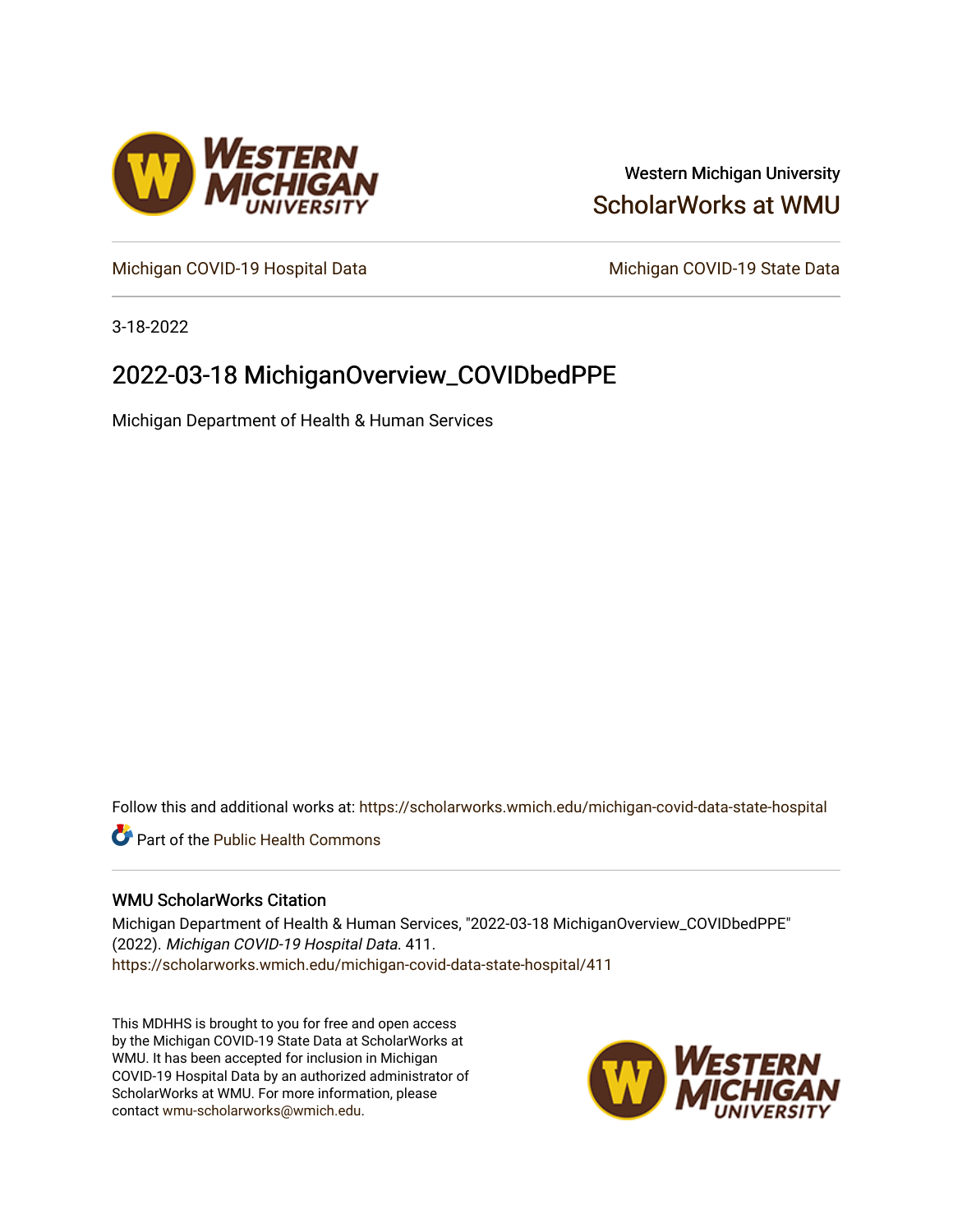# Statewide Available PPE and Bed Tracking

Note: Data on this page is updated Monday, Wednesday & Friday.

Statewide Hospital Capacity Report COVID-19 3/18/2022\*

| <b>Region</b> | All<br><b>Hospital</b><br><b>Beds</b> | <b>All Adult</b><br><b>Hospital</b><br><b>Beds</b> | All<br>Hospital<br>Inpatient<br><b>Beds</b> | All<br>Hospital<br>Inpatient<br><b>Bed</b><br>$ $ Occupancy $ $ | <b>Adult</b><br><b>Hospital</b><br>Inpatient<br><b>Beds</b> | <b>Adult Hosp</b><br><b>Inpatient</b><br><b>Bed</b><br>$ $ Occupancy $ $ | All<br>Inpatient<br>Pediatric<br><b>Beds</b> | Pediatric<br>Inpatient<br><b>Bed</b><br>$ $ Occupancy $ $ | <b>ICU Beds</b> | <b>ICU Bed</b><br>$ $ Occupancy $ $ |
|---------------|---------------------------------------|----------------------------------------------------|---------------------------------------------|-----------------------------------------------------------------|-------------------------------------------------------------|--------------------------------------------------------------------------|----------------------------------------------|-----------------------------------------------------------|-----------------|-------------------------------------|
| Region 1      | 1785                                  | 1673                                               | 1503                                        | 1210                                                            | 1419                                                        | 1144                                                                     | 73                                           | 47                                                        | 190             | 159                                 |
| Region 2N     | 6371                                  | 6062                                               | 5636                                        | 4506                                                            | 5324                                                        | 4250                                                                     | 110                                          | 50                                                        | 600             | 429                                 |
| Region 2S     | 7974                                  | 7119                                               | 6830                                        | 5695                                                            | 5975                                                        | 4898                                                                     | 508                                          | 381                                                       | 969             | 759                                 |
| Region 3      | 2909                                  | 2796                                               | 2525                                        | 2096                                                            | 2392                                                        | 2003                                                                     | 54                                           | 31                                                        | 372             | 316                                 |
| Region 5      | 1704                                  | 1631                                               | 1288                                        | 984                                                             | 1252                                                        | 956                                                                      | 36                                           | 28                                                        | 181             | 104                                 |
| Region 6      | 3303                                  | 2741                                               | 2856                                        | 2286                                                            | 2458                                                        | 1950                                                                     | 251                                          | 208                                                       | 407             | 315                                 |
| Region 7      | 943                                   | 892                                                | 803                                         | 589                                                             | 761                                                         | 568                                                                      | 20                                           | 8                                                         | 158             | 126                                 |
| Region 8      | 752                                   | 733                                                | 543                                         | 309                                                             | 520                                                         | 297                                                                      | 3                                            | 3                                                         | 82              | 43                                  |
| Totals        | 25741                                 | 23647                                              | 21984                                       | 17675                                                           | 20101                                                       | 16066                                                                    | 1055                                         | 756                                                       | 2959            | 2251                                |

\*Data is preliminary and subject to change.

COVID-19 Metrics 3/18/2022

# of ED Discharges - The number of patients discharged home (or equivalent) from ED with suspected or confirmed COVID-19 in past 24 hours. INCLUDE hospital urgent care and ED drive through.

# in Critical Care - The CURRENT number of patients in critical care units with suspected or confirmed COVID-19. INCLUDE non-critical care areas being used for surge critical care. DO NOT INCLUDE ED boarding/overflow (patients currently admitted and awaiting bed).

| <b>HCC Region</b>                                   | <b>Region 1</b> |                | <b>Region 2N</b> Region 2S | <b>Region 3</b> | <b>Region 5</b> | <b>Region 6</b> | <b>Region 7</b> | <b>Region 8</b> | <b>Totals</b> |
|-----------------------------------------------------|-----------------|----------------|----------------------------|-----------------|-----------------|-----------------|-----------------|-----------------|---------------|
| <b>Total Adult Suspected</b><br>/Confirmed          | 49              | 122            | 217                        | 44              | 47              | 96              | 40              | 9               | 624           |
| Adult Confirmed-Positive COVID                      | 45              | 101            | 180                        | 43              | 43              | 92              | 40              | 9               | 553           |
| Hospitalized Peds Confirmed<br>/Suspected           | $\overline{2}$  | $\overline{4}$ | 13                         | 0               | 3               | $\overline{2}$  | $\overline{0}$  | $\overline{0}$  | 24            |
| Hospitalized Ped Confirmed-<br>Positive             | $\overline{2}$  |                | 11                         | 0               | 3               | $\overline{2}$  | $\overline{0}$  | $\overline{0}$  | 19            |
| Hospitalized and Ventilated<br><b>COVID</b>         | 3               | 3              | 34                         | 5               | $\overline{2}$  | 8               | $\mathbf 0$     | $\overline{0}$  | 55            |
| Adult ICU Confirmed/Suspected<br><b>COVID</b>       | 7               | 19             | 53                         | 12              | 7               | 14              | 13              | $\overline{2}$  | 127           |
| <b>ICU Adult Confirmed-Positive</b><br><b>COVID</b> |                 | 17             | 50                         | 12              | 6               | 14              | 13              | $\overline{2}$  | 121           |
| <b>Prev Day COVID Related ED Visits</b>             | 98              | 231            | 288                        | 117             | 117             | 78              | 32              | 58              | 1019          |

# on Ventilators - The CURRENT number of patients receiving mechanical ventilation with suspected or confirmed COVID-19. DO NOT INCLUDE ED boarding/overflow (patients currently admitted and awaiting bed) and surge critical care areas.

Changes have recently been made to the clinical variables shared on the MDHHS website. These changes were made to align

with the new reporting requirements from the federal government. To better accommodate all users of this data, MDHHS is expanding the data provided from the previous clinical variables section to the information described in the new clinical variables section. Data users should carefully consider which variables meet their current or ongoing needs for information.

## Previous Clinical Variables:

[Coronavirus](https://www.michigan.gov/coronavirus/)

**[CORONAVIRUS](https://www.michigan.gov/coronavirus/)**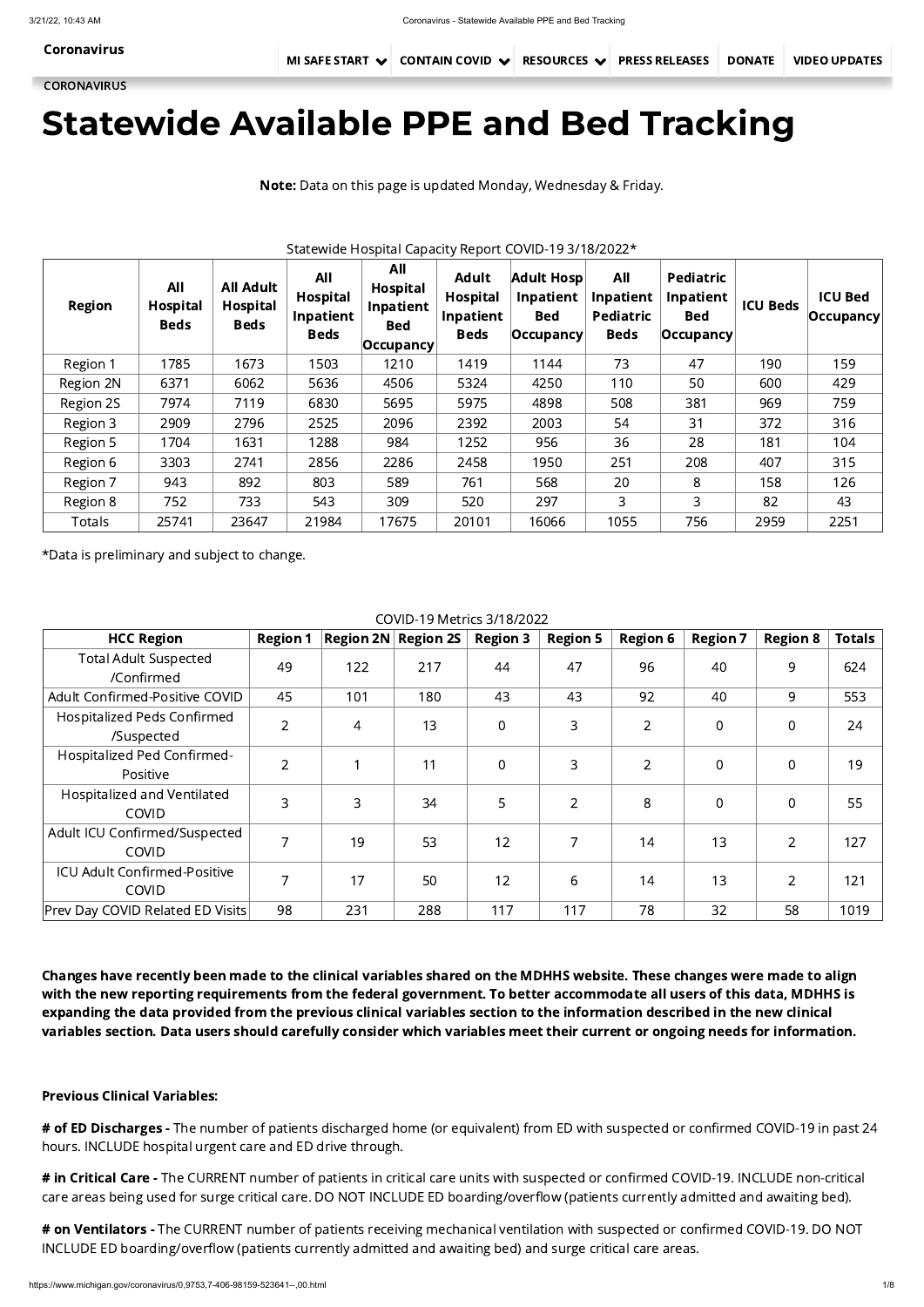# of Inpatients - The total number of positive tests for COVID-19 among admitted patients.

## New Clinical Variables:

Previous Day's COVID-19-related ED Visits (Enter the total number of ED visits who were seen on the previous calendar day who had a visit related to COVID-19 (meets suspected or confirmed definition or presents for COVID diagnostic testing - do not count patients who present for pre-procedure screening).)

Total ICU adult suspected or confirmed positive COVID patients (Patients currently hospitalized in an adult ICU bed who have suspected or laboratory-confirmed COVID-19.)

Hospitalized ICU adult confirmed-positive COVID patients (same as above, laboratory confirmed only)

Hospitalized and ventilated COVID patients (Patients currently hospitalized in an adult, pediatric or neonatal inpatient bed who have suspected or laboratory-confirmed COVID-19 and are on a mechanical ventilator (as defined in 7 above).)

Total hospitalized adult suspected or confirmed positive COVID patients (Patients currently hospitalized in an adult inpatient bed who have laboratory-confirmed or suspected COVID-19. Include those in observation beds.)

Total hospitalized pediatric suspected or confirmed positive COVID patients (Patients currently hospitalized in a pediatric inpatient bed, including NICU, newborn, and nursery, who are suspected or laboratory-confirmed-positive for COVID-19. Include those in observation beds.)

Hospitalized pediatric confirmed-positive COVID patients (Patients currently hospitalized in a pediatric inpatient bed, including NICU, newborn, and nursery, who have laboratory-confirmed COVID-19. Include those in observation beds.)

Hospitalized adult confirmed-positive COVID patients (same as above, laboratory confirmed only)

Statewide Hospital Available PPE Tracking for COVID-19 3/16/2022\*\*

Region 7 - Manistee, Wexford, Missaukee, Roscommon, Benzie, Leelanau, Grand Traverse, Kalkaska, Crawford, Oscoda, Antrim, Otsego, Montmorency, Alpena, Presque Ilse, Cheboygan, Emmet and Charlevoix counties.

Region 8 - Chippewa, Mackinac, Luce, Schoolcraft, Delta, Alger, Marquette, Dickinson, Menominee, Baraga, Iron, Gogebic, Ontonagon, Houghton and Keweenaw counties.

| <b>Region</b> | <b>N95</b><br><b>Masks</b><br>day<br>supply) | <b>Surgical</b><br><b>Masks</b><br>obtain or $ $ obtain or<br>day<br>supply) | <b>Eye</b><br>$ $ Protection $ $<br>(Unable to (Unable to (Unable to )<br>obtain or<br>lless than 3 less than 3 less than $3$<br>day<br>supply) | Gowns<br>$ $ (Unable to $ $<br>obtain or<br>less than $3\vert$<br>day<br>supply) | Exam<br><b>Gloves</b><br>(Unable to<br>obtain or $ $<br>day<br>supply) | Exam<br><b>Gloves</b><br>$\vert$ (Duration $\vert$<br>days) | Eye<br>$ $ Protection $ $<br>(Duration<br>$\vert$ less than 3 $\vert$ less than 7 $\vert$ less than 7<br>days) | N95 Masks<br>(Duration<br>less than 7<br>days) | Single-Use<br>Gown<br>(Duration $ $<br>days) | <b>Surgical</b><br><b>Masks</b><br>(Duration<br>$\left\vert \mathsf{less}\right.$ than 7 $\left\vert \mathsf{less}\right.$ than 7 $\left\vert \right.$<br>days) |
|---------------|----------------------------------------------|------------------------------------------------------------------------------|-------------------------------------------------------------------------------------------------------------------------------------------------|----------------------------------------------------------------------------------|------------------------------------------------------------------------|-------------------------------------------------------------|----------------------------------------------------------------------------------------------------------------|------------------------------------------------|----------------------------------------------|-----------------------------------------------------------------------------------------------------------------------------------------------------------------|
| Region 1      | $\overline{0}$                               | $\Omega$                                                                     | $\overline{0}$                                                                                                                                  |                                                                                  | $\overline{0}$                                                         | $\Omega$                                                    | $\Omega$                                                                                                       |                                                | $\Omega$                                     | $\overline{0}$                                                                                                                                                  |
| Region 2N     |                                              |                                                                              |                                                                                                                                                 | 2 <sup>1</sup>                                                                   | $\overline{0}$                                                         | 3                                                           | $\overline{2}$                                                                                                 | 3                                              | $\overline{2}$                               | $\overline{2}$                                                                                                                                                  |
| Region 2S     |                                              | $\overline{0}$                                                               | $\Omega$                                                                                                                                        | $\Omega$                                                                         | 0                                                                      | $\overline{0}$                                              |                                                                                                                |                                                | 3                                            | 2                                                                                                                                                               |
| Region 3      |                                              |                                                                              | $\Omega$                                                                                                                                        |                                                                                  | $\overline{0}$                                                         | 3                                                           | $\Omega$                                                                                                       | $\overline{0}$                                 | $\Omega$                                     | $\Omega$                                                                                                                                                        |
| Region 5      |                                              | $\overline{0}$                                                               | $\overline{0}$                                                                                                                                  | $\overline{0}$                                                                   | $\overline{0}$                                                         | $\overline{0}$                                              | $\overline{0}$                                                                                                 | 0                                              |                                              |                                                                                                                                                                 |
| Region 6      | $\overline{0}$                               | $\Omega$                                                                     | $\Omega$                                                                                                                                        | $\Omega$                                                                         | 0                                                                      | $\overline{0}$                                              |                                                                                                                | $\overline{0}$                                 |                                              |                                                                                                                                                                 |
| Region 7      | 0                                            | $\Omega$                                                                     | $\Omega$                                                                                                                                        | $\Omega$                                                                         | $\overline{0}$                                                         | $\Omega$                                                    | $\overline{0}$                                                                                                 | 0                                              | $\overline{0}$                               | 0                                                                                                                                                               |
| Region 8      | $\overline{0}$                               | $\overline{0}$                                                               | $\overline{0}$                                                                                                                                  | $\overline{0}$                                                                   | 0                                                                      | $\overline{0}$                                              | $\overline{0}$                                                                                                 | 0                                              | $\overline{0}$                               | $\overline{0}$                                                                                                                                                  |
| <b>Totals</b> | 4                                            | $\overline{2}$                                                               |                                                                                                                                                 | 4                                                                                | $\overline{0}$                                                         | 6                                                           | 4                                                                                                              | 5                                              | 7                                            | 6                                                                                                                                                               |

\*\*Data is preliminary and subject to change.

- Data is self-reported by hospitals daily to the EM Resource System per MDHHS Director Robert Gordon's [Emergency](https://www.michigan.gov/documents/coronavirus/MDHHS_epidemic_reporting_order_and_instructions_684709_7.pdf) Order.
- Changes in inventory numbers have likely occurred since reporting was completed.
- This information will be updated daily by 7 p.m.
- Information about Healthcare Coalition Regions is available on the MDHHS [website.](https://www.michigan.gov/mdhhs/0,5885,7-339-71548_54783_54826_56171-237197--,00.html#hcc)

Region1 - Clinton, Eaton, Gratiot, Hillsdale, Ingham, Jackson, Lenawee, Livingston and Shiawassee counties.

Region 2S - City of Detroit and Monroe, Washtenaw and Wayne counties.

Region 2N - Macomb, Oakland and St. Clair counties.

Region 3 - Saginaw, Alcona, Iosco, Ogemaw, Arenac, Gladwin, Midland, Bay, Genesee, Tuscola, Lapeer, Sanilac and Huron counties.

Region 5 - Allegan, Barry, Calhoun, Branch, St. Joseph, Cass, Berrien, Van Buren and Kalamazoo counties.

Region 6 - Clare, Ionia, Isabella, Kent, Lake, Mason, Mecosta, Montcalm, Muskegon, Newaygo, Oceana, Osceola and Ottawa counties.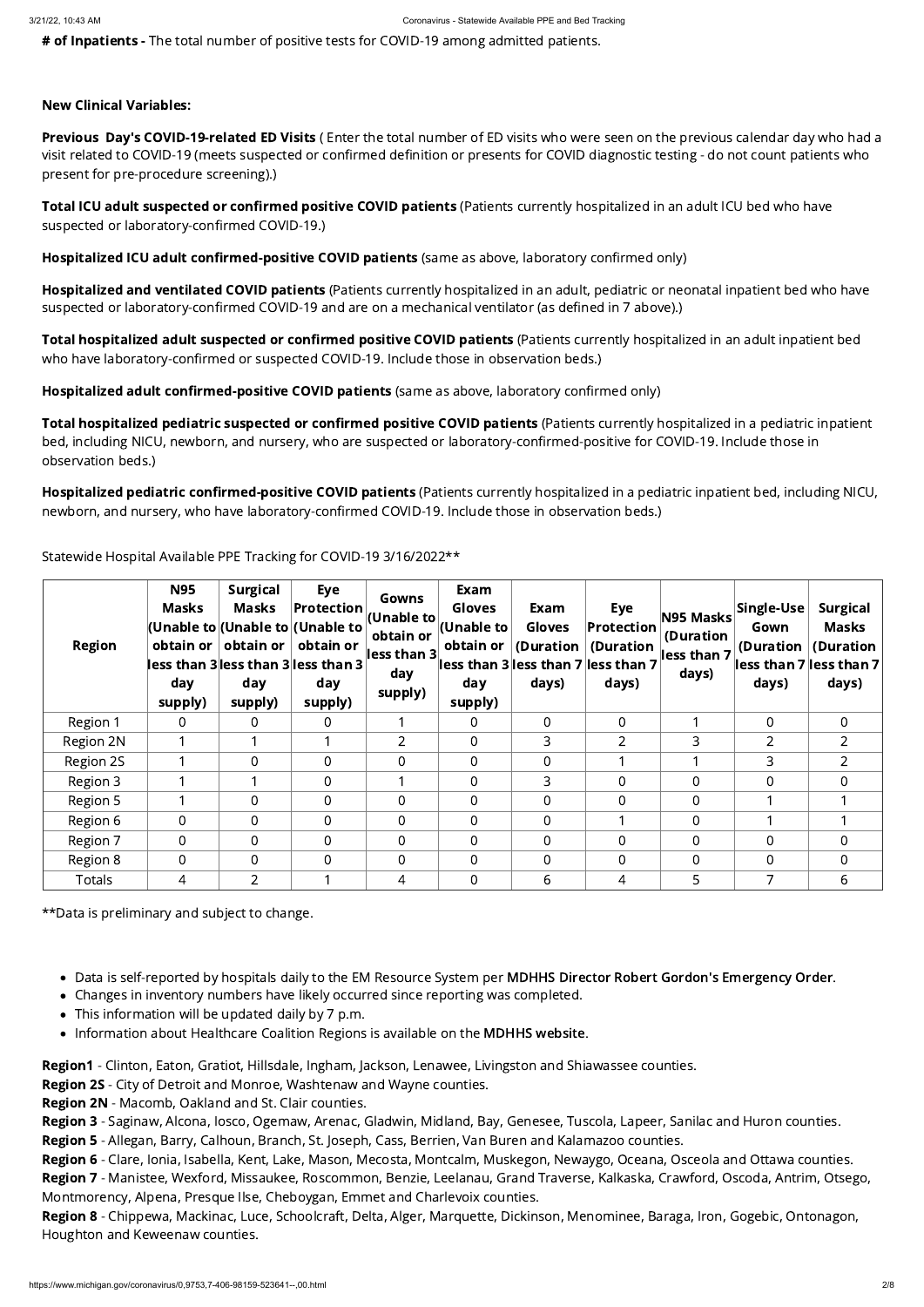# PPE Days On Hand as of 3/14/2022

| <b>Hospital</b>                                                                | N95 Masks   | <b>Surgical</b><br><b>Masks</b> | Gowns                  |             | <b>Exam Gloves Eye Protection</b> |                                |
|--------------------------------------------------------------------------------|-------------|---------------------------------|------------------------|-------------|-----------------------------------|--------------------------------|
| Allegan General Hospital                                                       | >30 days    | >30 days                        | >30 days               | >30 days    | $>30$ days                        | Health System                  |
| <b>Ascension Borgess Hospital</b>                                              | $>30$ days  | >30 days                        | >30 days               | >30 days    | >30 days                          | Health System                  |
| Ascension Borgess-Pipp Hospital                                                | >30 days    | >30 days                        | 7-14 days              | >30 days    | >30 days                          | Health System                  |
| Ascension Brighton Center for Recovery                                         | 15-30 days  | 15-30 days                      | >30 days               | >30 days    | >30 days                          | Health System                  |
| <b>Ascension Genesys Hospital</b>                                              | >30 days    | >30 days                        | 15-30 days             | 7-14 days   | 15-30 days                        | Health System                  |
| Ascension Macomb Oakland Madison Heights                                       | >30 days    | >30 days                        | >30 days               | 15-30 days  | >30 days                          | Health System                  |
| Ascension Macomb Oakland Warren                                                | >30 days    | >30 days                        | >30 days               | >30 days    | >30 days                          | Health System                  |
| Ascension Providence Hospital Novi                                             | >30 days    | >30 days                        | >30 days               | 15-30 days  | >30 days                          | Health System                  |
| Ascension Providence Hospital Southfield                                       | >30 days    | $7-14$ days                     | >30 days               | >30 days    | >30 days                          | Health System                  |
| Ascension Providence Rochester                                                 | >30 days    | >30 days                        | >30 days               | 15-30 days  | >30 days                          | Health System                  |
| <b>Ascension River District Hospital</b>                                       | >30 days    | >30 days                        | >30 days               | >30 days    | >30 days                          | Health System                  |
| Ascension St. John Hospital                                                    | >30 days    | >30 days                        | >30 days               | >30 days    | >30 days                          | Health System                  |
| Ascension St. Joseph Hospital                                                  | >30 days    | 15-30 days                      | >30 days               | >30 days    | >30 days                          | Health System                  |
| Ascension St. Mary's Hospital                                                  | >30 days    | >30 days                        | >30 days               | >30 days    | >30 days                          | Health System                  |
| <b>Ascension Standish Hospital</b>                                             | >30 days    | >30 days                        | >30 days               | $>30$ days  | >30 days                          | Health System                  |
| Aspirus Iron River Hospital                                                    | >30 days    | >30 days                        | >30 days               | 15-30 days  | >30 days                          | Health System                  |
| Aspirus Ironwood Hospital                                                      | $>30$ days  | >30 days                        | >30 days               | 15-30 days  | >30 days                          | Health System                  |
| Aspirus Keweenaw Hospital                                                      | >30 days    | >30 days                        | >30 days               | >30 days    | >30 days                          | Health System                  |
| Aspirus Ontonagon Hospital                                                     | >30 days    | >30 days                        | >30 days               | >30 days    | >30 days                          | Health System                  |
| Baraga County Memorial Hospital                                                | >30 days    | >30 days                        | $>30$ days             | >30 days    | >30 days                          | Independent                    |
| <b>Beaumont Farmington Hills</b>                                               | >30 days    | >30 days                        | $>30$ days             | >30 days    | >30 days                          | Health System                  |
| Beaumont Healthcare Center - Canton                                            | >30 days    | >30 days                        | >30 days               | $>30$ days  | >30 days                          | Health System                  |
| Beaumont Hospital - Royal Oak                                                  | >30 days    | >30 days                        | >30 days               | >30 days    | >30 days                          | Health System                  |
| Beaumont Hospital - Troy                                                       | >30 days    | >30 days                        | >30 days               | $>30$ days  | >30 days                          | <b>Health System</b>           |
| Beaumont Hospital Dearborn                                                     | $>30$ days  | >30 days                        | >30 days               | $>30$ days  | $>30$ days                        | <b>Health System</b>           |
| <b>Beaumont Hospital Grosse Pointe</b>                                         | $>30$ days  | >30 days                        | >30 days               | $>30$ days  | >30 days                          | Health System                  |
| Beaumont Hospital Taylor                                                       | $>30$ days  | >30 days                        | >30 days               | $>30$ days  | >30 days                          | <b>Health System</b>           |
| <b>Beaumont Hospital Trenton</b>                                               | $>30$ days  | >30 days                        | >30 days               | $>30$ days  | >30 days                          | Health System                  |
| Beaumont Hospital Wayne                                                        | $>30$ days  | >30 days                        | >30 days               | $>30$ days  | >30 days                          | Health System                  |
| Borgess Lee Memorial Hospital                                                  | >30 days    | >30 days                        | >30 days               | 15-30 days  | >30 days                          | Health System                  |
| <b>Bronson Battle Creek</b>                                                    | $7-14$ days | 15-30 days                      | 7-14 days              | $7-14$ days | >30 days                          | Health System                  |
| Bronson LakeView Hospital                                                      | $>30$ days  | $7-14$ days                     | >30 days               | 15-30 days  | >30 days                          | Health System                  |
| Bronson Methodist Hospital                                                     | >30 days    | 4-6 days                        | $7-14$ days            | $7-14$ days | >30 days                          | <b>Health System</b>           |
| <b>Bronson South Haven</b>                                                     | $7-14$ days | >30 days                        | 7-14 days              | $7-14$ days | >30 days                          | <b>Health System</b>           |
| Children's Hospital of Michigan                                                | 15-30 days  | 15-30 days                      | 7-14 days              | $7-14$ days | 15-30 days                        | <b>Health System</b>           |
| <b>Covenant Healthcare</b>                                                     | >30 days    | >30 days                        | >30 days               | >30 days    | >30 days                          | <b>Health System</b>           |
| Deckerville Community Hospital                                                 | >30 days    | >30 days                        | >30 days               | >30 days    | >30 days                          | Independent                    |
| Detroit Receiving Hosp & Univ Health Ctr                                       | 15-30 days  | 15-30 days                      | $7-14$ days            | 15-30 days  | 15-30 days                        | <b>Health System</b>           |
| Dickinson Memorial Health Care System                                          | >30 days    | >30 days                        | >30 days               | >30 days    | >30 days                          | Independent                    |
| <b>Eaton Rapids Medical Center</b>                                             | >30 days    | >30 days                        | >30 days               | $>30$ days  | >30 days                          | Independent                    |
| <b>Garden City Hospital</b>                                                    | >30 days    | >30 days                        | >30 days               | 15-30 days  | >30 days                          | <b>Health System</b>           |
| Harbor Beach Community Hospital                                                | >30 days    | >30 days                        | >30 days               | $>30$ days  | >30 days                          | Independent                    |
| Harper Univ/Hutzel Women's Hospitals                                           | 15-30 days  | 7-14 days                       | 15-30 days             | 15-30 days  | 15-30 days                        | <b>Health System</b>           |
| Helen Newberry Joy Hospital                                                    | $7-14$ days | 7-14 days                       | $7-14$ days            | $7-14$ days | $7-14$ days                       | Independent                    |
| Henry Ford West Bloomfield Hospital                                            | >30 days    | >30 days                        | >30 days               | $>30$ days  | >30 days                          | <b>Health System</b>           |
| Henry Ford Allegiance Health                                                   | >30 days    | >30 days                        | >30 days               | >30 days    | >30 days                          | Health System                  |
| Henry Ford Health Center Brownstown                                            | >30 days    | 15-30 days                      | 15-30 days             | >30 days    | >30 days                          | <b>Health System</b>           |
| Henry Ford Hospital                                                            | 15-30 days  | 15-30 days                      | 15-30 days             | 15-30 days  | 15-30 days                        | <b>Health System</b>           |
|                                                                                | $>30$ days  | >30 days                        | >30 days               | 15-30 days  |                                   |                                |
| Henry Ford Macomb Hospital                                                     |             |                                 |                        | 4-6 days    | >30 days<br>1-3 days              | Health System<br>Health System |
| Henry Ford Med Center Sterling Heights<br>Henry Ford Medical Center - Fairlane | $1-3$ days  | $1-3$ days<br>7-14 days         | 1-3 days               | 15-30 days  | 7-14 days                         | Health System                  |
|                                                                                | 7-14 days   |                                 | 7-14 days<br>7-14 days | 7-14 days   | 4-6 days                          | Health System                  |
| Henry Ford Medical Center- Cottage                                             | $7-14$ days | 7-14 days                       |                        |             |                                   |                                |
| Henry Ford Wyandotte Hospital                                                  | 15-30 days  | 15-30 days                      | 15-30 days             | 15-30 days  | 15-30 days                        | Health System                  |
| Hills and Dales General Hospital                                               | $>30$ days  | >30 days                        | >30 days               | >30 days    | >30 days                          | Independent                    |
| Hillsdale Hospital                                                             | >30 days    | >30 days                        | >30 days               | >30 days    | >30 days                          | Independent                    |
| <b>Holland Community Hospital</b>                                              | 15-30 days  | >30 days                        | >30 days               | >30 days    | 15-30 days                        | Independent                    |
| <b>Hurley Medical Center</b>                                                   | >30 days    | >30 days                        | >30 days               | >30 days    | >30 days                          | <b>Health System</b>           |
| Huron Valley Sinai Hospital                                                    | 15-30 days  | 15-30 days                      | 15-30 days             | 15-30 days  | 15-30 days                        | Health System                  |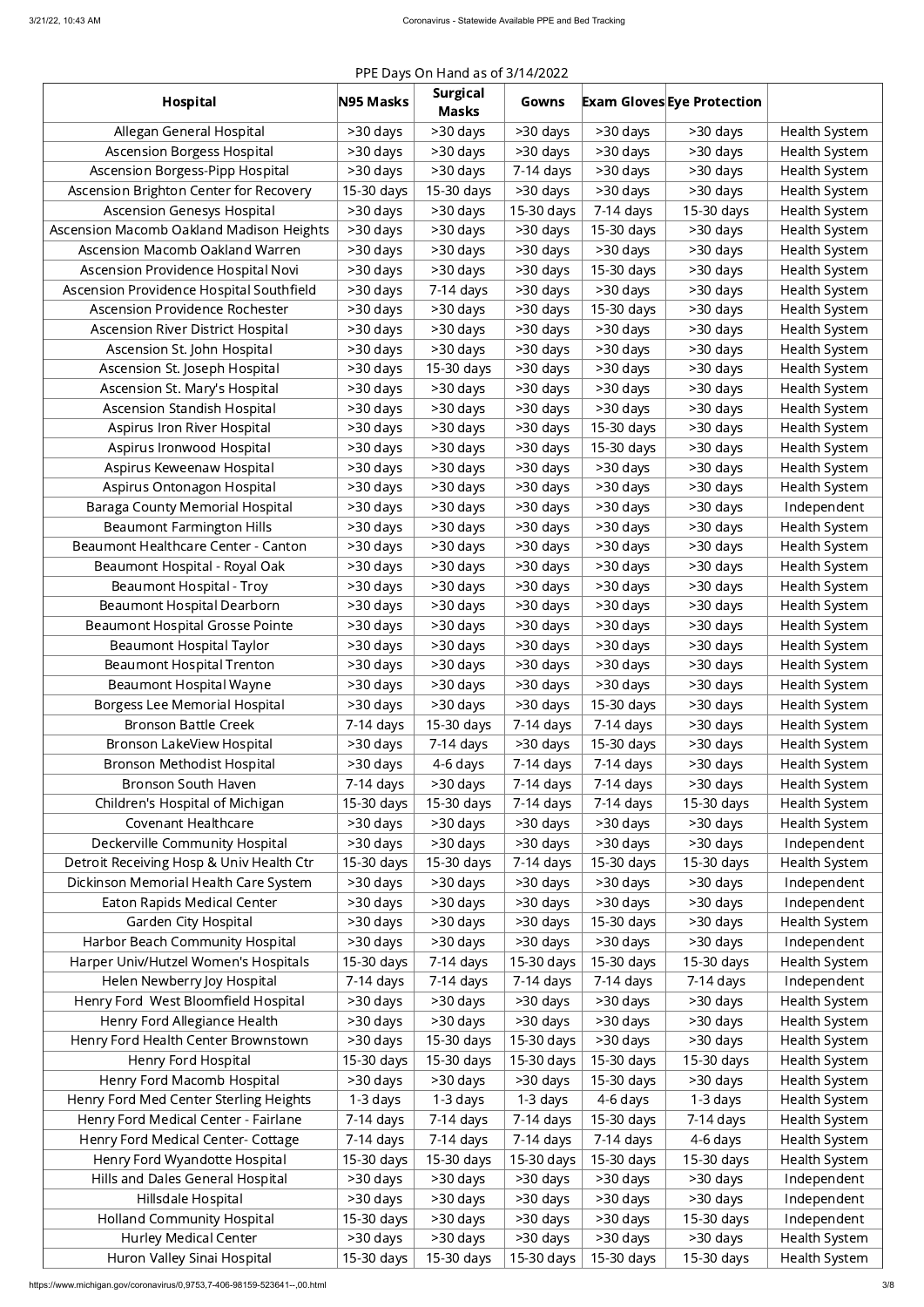#### 3/21/22, 10:43 AM Coronavirus - Statewide Available PPE and Bed Tracking

| Hospital                                                                      | N95 Masks            | <b>Surgical</b><br><b>Masks</b> | Gowns                |                      | <b>Exam Gloves Eye Protection</b> |                              |
|-------------------------------------------------------------------------------|----------------------|---------------------------------|----------------------|----------------------|-----------------------------------|------------------------------|
| Kalkaska Memorial Health Center                                               | >30 days             | >30 days                        | >30 days             | >30 days             | >30 days                          | Independent                  |
| <b>Karmanos Cancer Center</b>                                                 | >30 days             | >30 days                        | $>30$ days           | >30 days             | >30 days                          | Health System                |
| Lake Huron Medical Center (was SJMPH)                                         | 15-30 days           | 15-30 days                      | 15-30 days           | 15-30 days           | 15-30 days                        | Health System                |
| Lakeland Hospital, Niles                                                      | >30 days             | >30 days                        | >30 days             | $>30$ days           | >30 days                          | Health System                |
| Lakeland Hospital, Watervliet                                                 | >30 days             | >30 days                        | $>30$ days           | >30 days             | >30 days                          | Health System                |
| Lakeland Medical Center. - St. Joseph                                         | >30 days             | >30 days                        | >30 days             | >30 days             | >30 days                          | Health System                |
| <b>Mackinac Straits Hospital</b>                                              | >30 days             | >30 days                        | >30 days             | 7-14 days            | >30 days                          | Independent                  |
| Marlette Regional Hospital                                                    | >30 days             | >30 days                        | >30 days             | >30 days             | >30 days                          | Independent                  |
| McKenzie Memorial Hospital                                                    | >30 days             | >30 days                        | >30 days             | >30 days             | >30 days                          | Independent                  |
| McLaren - Macomb                                                              | 15-30 days           | 15-30 days                      | 15-30 days           | 4-6 days             | 15-30 days                        | Health System                |
| McLaren Bay Region                                                            | >30 days             | >30 days                        | >30 days             | >30 days             | >30 days                          | Health System                |
| McLaren Bay Special Care                                                      | >30 days             | >30 days                        | >30 days             | 4-6 days             | >30 days                          | Health System                |
| McLaren Caro Region                                                           | 15-30 days           | 15-30 days                      | 15-30 days           | 15-30 days           | 15-30 days                        | Health System                |
| McLaren Central Michigan Hospital                                             | >30 days             | >30 days                        | >30 days             | >30 days             | >30 days                          | Health System                |
| <b>McLaren Flint</b>                                                          | >30 days             | 15-30 days                      | >30 days             | >30 days             | 15-30 days                        | Health System                |
| <b>McLaren Greater Lansing</b>                                                | >30 days             | >30 days                        | >30 days             | >30 days             | >30 days                          | Health System                |
| McLaren Lapeer Region                                                         | >30 days             | 15-30 days                      | 15-30 days           | $1-3$ days           | 15-30 days                        | Health System                |
| McLaren Northern Michigan - Cheboygan                                         | >30 days             | >30 days                        | >30 days             | >30 days             | >30 days                          | Health System                |
| McLaren Northern Michigan - Petoskey                                          | >30 days             | >30 days                        | >30 days             | >30 days             | >30 days                          | Health System                |
| McLaren Orthopedic Hospital                                                   | >30 days             | >30 days                        | >30 days             | >30 days             | >30 days                          | Health System                |
| McLaren Port Huron Hospital                                                   | >30 days             | >30 days                        | 15-30 days           | 15-30 days           | 15-30 days                        | Health System                |
| McLaren Thumb Region                                                          | 15-30 days           | 15-30 days                      | 15-30 days           | 15-30 days           | 15-30 days                        | Health System                |
| McLaren-Oakland Hospital                                                      | 15-30 days           | 7-14 days                       | 15-30 days           | >30 days             | 15-30 days                        | Health System                |
| Memorial Healthcare                                                           | 7-14 days            | 7-14 days                       | 7-14 days            | 15-30 days           | 7-14 days                         | Independent                  |
| Mercy Health Lakeshore Campus                                                 | >30 days             | >30 days                        | >30 days             | >30 days             | >30 days                          | Health System                |
| Mercy Health Mercy Campus                                                     | >30 days             | >30 days                        | >30 days             | >30 days             | >30 days                          | Health System                |
| Mercy Health Southwest Campus                                                 | >30 days             | >30 days                        | $>30$ days           | >30 days             | >30 days                          | Health System                |
| Mercy Health St. Mary's Main Campus                                           | >30 days             | >30 days                        | $>30$ days           | >30 days             | >30 days                          | Health System                |
| MidMichigan Medical Center - Alpena                                           | >30 days             | >30 days                        | >30 days             | >30 days             | >30 days                          | Health System                |
| MidMichigan Medical Center - Clare                                            | 15-30 days           | >30 days                        | 15-30 days           | >30 days             | >30 days                          | Health System                |
| MidMichigan Medical Center - Gladwin                                          | >30 days             | >30 days                        | $>30$ days           | >30 days             | >30 days                          | Health System                |
| MidMichigan Medical Center - Gratiot                                          | 15-30 days           | >30 days                        | 15-30 days           | >30 days             | >30 days                          | Health System                |
| MidMichigan Medical Center - Midland                                          | 15-30 days           | >30 days                        | >30 days             | >30 days             | >30 days                          | Health System                |
| MidMichigan Medical Center - Mt Pleasant                                      | 15-30 days           | >30 days                        | 15-30 days           | >30 days             | >30 days                          | Health System                |
| MidMichigan Medical Center - West Branch<br><b>Munising Memorial Hospital</b> | >30 days<br>>30 days | >30 days<br>>30 days            | >30 days<br>>30 days | >30 days<br>>30 days | >30 days<br>>30 days              | Health System<br>Independent |
| Munson Healthcare Cadillac Hospital                                           | >30 days             | >30 days                        | >30 days             | >30 days             | >30 days                          | Health System                |
| Munson Healthcare Charlevoix Hospital                                         | >30 days             | >30 days                        | >30 days             | >30 days             | >30 days                          | Health System                |
| Munson Healthcare Grayling Hospital                                           | >30 days             | >30 days                        | >30 days             | >30 days             | >30 days                          | Health System                |
| Munson Healthcare Manistee Hospital                                           | >30 days             | >30 days                        | >30 days             | >30 days             | >30 days                          | Health System                |
| <b>Munson Medical Center</b>                                                  | >30 days             | >30 days                        | >30 days             | >30 days             | >30 days                          | Health System                |
| North Ottawa Community Hosp                                                   | >30 days             | >30 days                        | >30 days             | >30 days             | >30 days                          | Independent                  |
| OSF St. Francis Hospital                                                      | >30 days             | >30 days                        | >30 days             | $>30$ days           | >30 days                          | Independent                  |
| Oaklawn Hospital                                                              | >30 days             | >30 days                        | >30 days             | >30 days             | 15-30 days                        | Independent                  |
| <b>Otsego Memorial Hospital</b>                                               | >30 days             | >30 days                        | >30 days             | >30 days             | >30 days                          | Health System                |
| Paul Oliver Memorial Hospital                                                 | >30 days             | >30 days                        | >30 days             | >30 days             | >30 days                          | Health System                |
| Pontiac General Hospital                                                      | >30 days             | >30 days                        | >30 days             | 15-30 days           | >30 days                          | Independent                  |
| ProMedica CV Hickman Hospital                                                 | 7-14 days            | 7-14 days                       | 7-14 days            | 7-14 days            | 7-14 days                         | Health System                |
| ProMedica Coldwater Regional Hospital                                         | 7-14 days            | 7-14 days                       | 7-14 days            | $7-14$ days          | 7-14 days                         | Health System                |
| Promedica Monroe Regional Hospital                                            | 7-14 days            | 7-14 days                       | 7-14 days            | $7-14$ days          | 7-14 days                         | Health System                |
| <b>Scheurer Hospital</b>                                                      | >30 days             | >30 days                        | >30 days             | >30 days             | >30 days                          | Independent                  |
| <b>Schoolcraft Memorial Hospital</b>                                          | >30 days             | >30 days                        | >30 days             | >30 days             | >30 days                          | Independent                  |
| <b>Sheridan Community Hospital</b>                                            | >30 days             | $7-14$ days                     | 15-30 days           | 7-14 days            | 7-14 days                         | Independent                  |
| Sinai-Grace Hospital                                                          | >30 days             | 4-6 days                        | 15-30 days           | >30 days             | >30 days                          | Health System                |
| <b>Sparrow Carson City Hospital</b>                                           | >30 days             | 15-30 days                      | 7-14 days            | >30 days             | >30 days                          | Health System                |
| <b>Sparrow Clinton Hospital</b>                                               | 15-30 days           | 15-30 days                      | 15-30 days           | 15-30 days           | >30 days                          | Health System                |
| Sparrow Eaton                                                                 | >30 days             | 15-30 days                      | >30 days             | >30 days             | >30 days                          | Health System                |
| Sparrow Hospital                                                              | >30 days             | >30 days                        | >30 days             | >30 days             | >30 days                          | Health System                |
| Sparrow Hospital-St. Lawrence                                                 | $\overline{0}$       | $\overline{0}$                  | $\overline{0}$       | 0                    | 0                                 | Health System                |
| Sparrow Ionia Hospital                                                        | 7-14 days            | 15-30 days                      | 7-14 days            | 15-30 days           | 15-30 days                        | Health System                |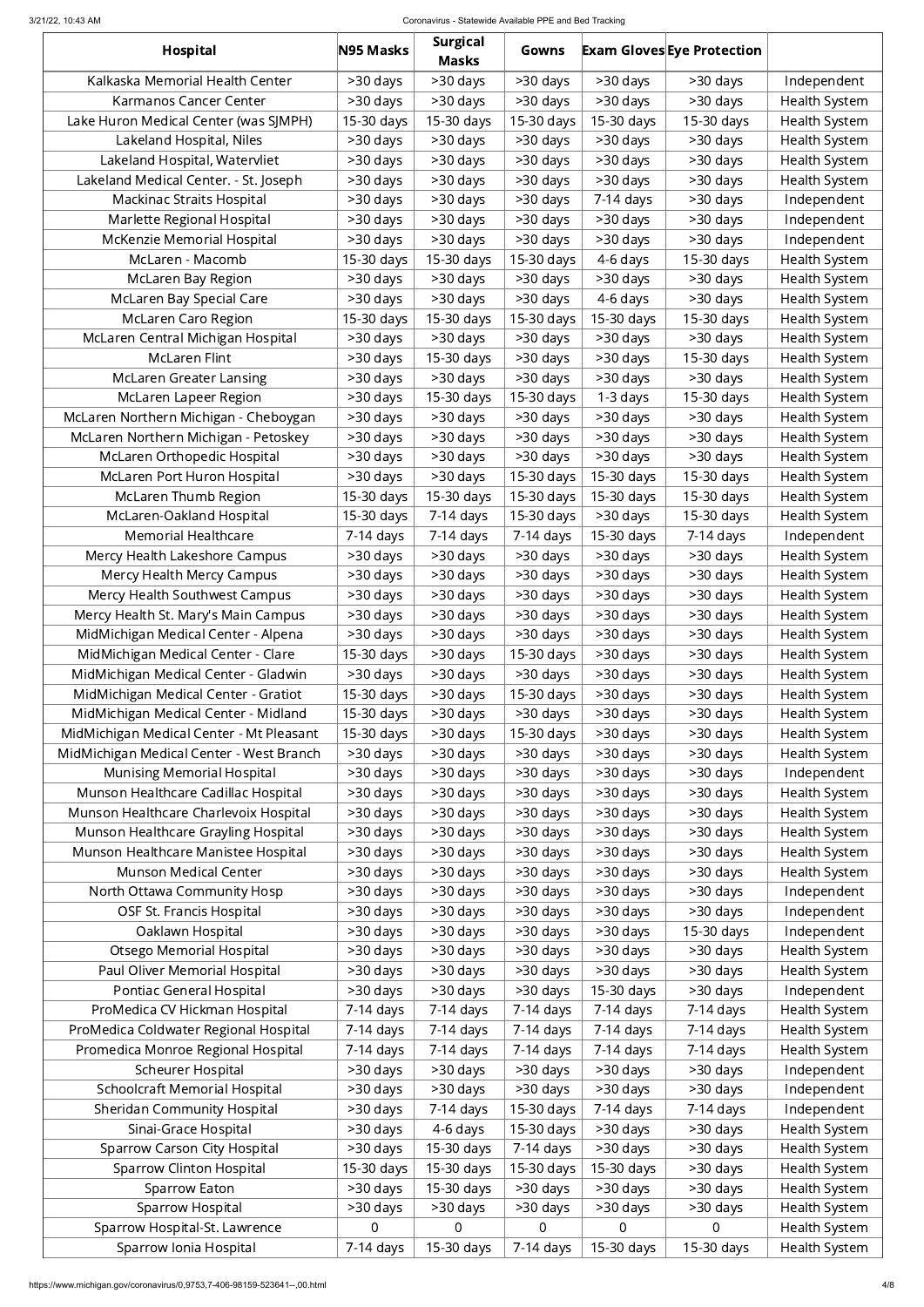#### 3/21/22, 10:43 AM Coronavirus - Statewide Available PPE and Bed Tracking

| <b>Hospital</b>                          | N95 Masks  | <b>Surgical</b><br><b>Masks</b> | Gowns       |             | <b>Exam Gloves Eye Protection</b> |                      |
|------------------------------------------|------------|---------------------------------|-------------|-------------|-----------------------------------|----------------------|
| <b>Sparrow Specialty Hospital</b>        | >30 days   | >30 days                        | >30 days    | >30 days    | >30 days                          | <b>Health System</b> |
| Spectrum Health - Big Rapids Hospital    | >30 days   | >30 days                        | >30 days    | >30 days    | >30 days                          | <b>Health System</b> |
| Spectrum Health - Blodgett Hospital      | >30 days   | >30 days                        | >30 days    | >30 days    | >30 days                          | <b>Health System</b> |
| Spectrum Health - Butterworth Hospital   | >30 days   | >30 days                        | >30 days    | >30 days    | >30 days                          | <b>Health System</b> |
| Spectrum Health - Ludington Hospital     | >30 days   | >30 days                        | >30 days    | >30 days    | >30 days                          | <b>Health System</b> |
| Spectrum Health - Pennock Hospital       | >30 days   | >30 days                        | >30 days    | >30 days    | >30 days                          | <b>Health System</b> |
| Spectrum Health - Reed City Hospital     | >30 days   | >30 days                        | >30 days    | >30 days    | >30 days                          | <b>Health System</b> |
| Spectrum Health Gerber Memorial          | >30 days   | >30 days                        | >30 days    | >30 days    | >30 days                          | Health System        |
| Spectrum Health Kelsey Hospital          | >30 days   | >30 days                        | >30 days    | >30 days    | >30 days                          | Health System        |
| Spectrum Health United Hospital          | >30 days   | >30 days                        | >30 days    | >30 days    | >30 days                          | Health System        |
| Spectrum Health Zeeland Hospital         | >30 days   | >30 days                        | >30 days    | >30 days    | >30 days                          | Health System        |
| Spectrum Helen DeVos Children's Hospital | >30 days   | >30 days                        | >30 days    | >30 days    | >30 days                          | Health System        |
| St. Joseph Mercy Brighton                | 15-30 days | >30 days                        | $7-14$ days | >30 days    | >30 days                          | Health System        |
| St. Joseph Mercy Chelsea                 | >30 days   | >30 days                        | >30 days    | >30 days    | >30 days                          | Health System        |
| St. Joseph Mercy Hospital                | >30 days   | >30 days                        | 7-14 days   | 15-30 days  | >30 days                          | Health System        |
| St. Joseph Mercy Livingston Hospital     | 15-30 days | >30 days                        | 7-14 days   | >30 days    | >30 days                          | Health System        |
| St. Joseph Mercy Oakland                 | >30 days   | >30 days                        | >30 days    | >30 days    | >30 days                          | Health System        |
| St. Mary Mercy Hospital                  | >30 days   | 15-30 days                      | 15-30 days  | >30 days    | 15-30 days                        | Health System        |
| St.John Medical Center - Macomb Township | 4-6 days   | 7-14 days                       | 7-14 days   | $7-14$ days | $7-14$ days                       | Health System        |
| <b>Straith Hospital</b>                  | >30 days   | >30 days                        | >30 days    | >30 days    | >30 days                          | Independent          |
| <b>Sturgis Hospital</b>                  | >30 days   | >30 days                        | >30 days    | >30 days    | >30 days                          | Independent          |
| <b>Three Rivers Health</b>               | >30 days   | >30 days                        | >30 days    | >30 days    | >30 days                          | Independent          |
| UP Health System - Marquette             | >30 days   | >30 days                        | 15-30 days  | >30 days    | >30 days                          | <b>Health System</b> |
| UP Health System - Portage               | >30 days   | >30 days                        | >30 days    | >30 days    | >30 days                          | Health System        |
| UP Health System-Bell                    | >30 days   | >30 days                        | >30 days    | >30 days    | >30 days                          | Health System        |
| University of MI Hospitals & Health Ctr  | >30 days   | >30 days                        | >30 days    | >30 days    | >30 days                          | Health System        |
| University of Michigan Health - West     | >30 days   | >30 days                        | >30 days    | >30 days    | >30 days                          | <b>Health System</b> |
| War Memorial Hospital                    | >30 days   | >30 days                        | >30 days    | >30 days    | >30 days                          | Independent          |

### Patient Census as of 3/14/2022

| Hospital                                    | <b>COVID-19 Patients</b> | <b>COVID-19 Patients in ICU</b> | <b>Bed Occupancy %</b> |
|---------------------------------------------|--------------------------|---------------------------------|------------------------|
| Allegan General Hospital                    | 0                        | $\overline{0}$                  | 16%                    |
| <b>Ascension Borgess Hospital</b>           | 8                        | 1                               | 97%                    |
| Ascension Borgess-Pipp Hospital             | $\overline{0}$           | $\boldsymbol{0}$                | 71%                    |
| <b>Ascension Genesys Hospital</b>           | 6                        | 1                               | 91%                    |
| Ascension Macomb Oakland Madison<br>Heights | 1                        | $\boldsymbol{0}$                | 58%                    |
| Ascension Macomb Oakland Warren             | 4                        | 1                               | 87%                    |
| Ascension Providence Hospital Novi          | 11                       | $\mathbf 1$                     | 83%                    |
| Ascension Providence Hospital<br>Southfield | 6                        | 4                               | 81%                    |
| Ascension Providence Rochester              | 4                        | 1                               | 46%                    |
| <b>Ascension River District Hospital</b>    | $\overline{0}$           | $\boldsymbol{0}$                | 20%                    |
| Ascension St. John Hospital                 | 6                        | 1                               | 87%                    |
| Ascension St. Joseph Hospital               | 1                        | 1                               | 62%                    |
| Ascension St. Mary's Hospital               | $\boldsymbol{0}$         | $\boldsymbol{0}$                | 93%                    |
| Ascension Standish Hospital                 | 1                        | $\overline{0}$                  | 56%                    |
| Aspirus Iron River Hospital                 | $\overline{2}$           | $\boldsymbol{0}$                | 39%                    |
| Aspirus Ironwood Hospital                   | $\overline{0}$           | $\mathbf 0$                     | 22%                    |
| Aspirus Keweenaw Hospital                   | 1                        | $\boldsymbol{0}$                | 39%                    |
| Aspirus Ontonagon Hospital                  | $\mathbf 0$              | $\boldsymbol{0}$                | 20%                    |
| <b>Baraga County Memorial Hospital</b>      | $\overline{0}$           | $\boldsymbol{0}$                | 53%                    |
| <b>Beaumont Farmington Hills</b>            | 11                       | $\boldsymbol{0}$                | 87%                    |
| Beaumont Hospital - Royal Oak               | 14                       | $\overline{0}$                  | 69%                    |
| <b>Beaumont Hospital - Troy</b>             | 15                       | $\overline{2}$                  | 76%                    |
| <b>Beaumont Hospital Dearborn</b>           | 16                       | 1                               | 86%                    |
| <b>Beaumont Hospital Grosse Pointe</b>      | 3                        | 1                               | 63%                    |
| <b>Beaumont Hospital Taylor</b>             | 6                        | $\boldsymbol{0}$                | 62%                    |
| <b>Beaumont Hospital Trenton</b>            | 5                        | $\overline{2}$                  | 71%                    |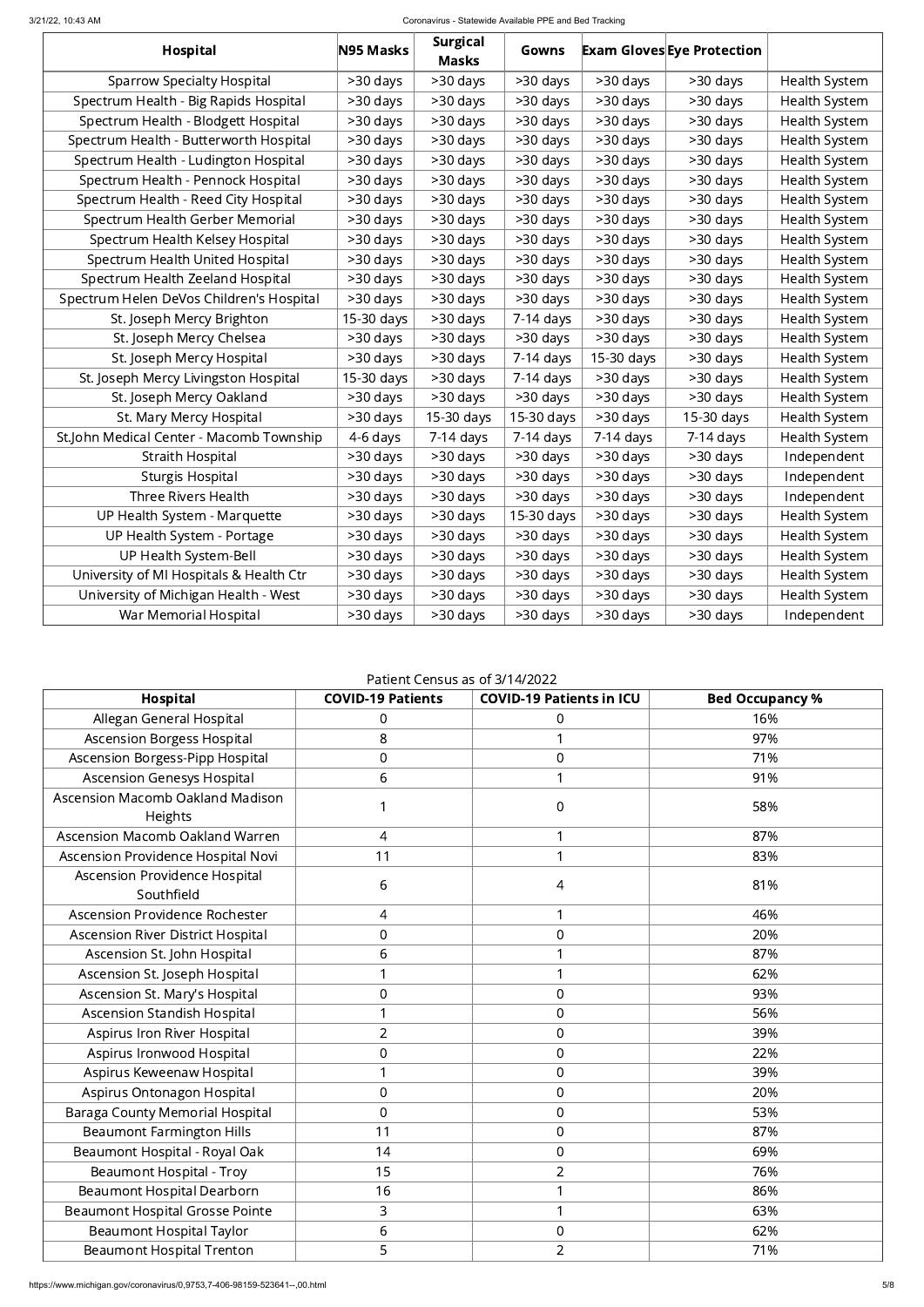| <b>Hospital</b>                          | <b>COVID-19 Patients</b> | <b>COVID-19 Patients in ICU</b> | <b>Bed Occupancy %</b> |
|------------------------------------------|--------------------------|---------------------------------|------------------------|
| <b>Beaumont Hospital Wayne</b>           | 6                        |                                 | 96%                    |
| <b>Borgess Lee Memorial Hospital</b>     | $\overline{2}$           | 0                               | 36%                    |
| <b>Bronson Battle Creek</b>              | 15                       | $\overline{2}$                  | 95%                    |
| <b>Bronson LakeView Hospital</b>         |                          | 0                               | 56%                    |
| Bronson Methodist Hospital               | 24                       | 0                               | 78%                    |
| <b>Bronson South Haven</b>               | $\mathbf 0$              | 0                               | 100%                   |
| Children's Hospital of Michigan          | 5                        | 0                               | 69%                    |
| <b>Covenant Healthcare</b>               | 15                       | 3                               | 98%                    |
| Deckerville Community Hospital           | $\mathbf 0$              | 0                               | 7%                     |
| Detroit Receiving Hosp & Univ Health Ctr | 17                       | 6                               | 98%                    |
| Dickinson Memorial Health Care System    | $\mathbf 0$              | 0                               | 37%                    |
| <b>Eaton Rapids Medical Center</b>       | $\mathbf 0$              | 0                               | 25%                    |
| Garden City Hospital                     | 6                        | 0                               | 81%                    |
| Harbor Beach Community Hospital          | $\mathbf 0$              | 0                               | 0%                     |
| Harper Univ/Hutzel Women's Hospitals     | 15                       | $\overline{7}$                  | 100%                   |
| Helen Newberry Joy Hospital              | -1                       | 0                               | 18%                    |
| Henry Ford Allegiance Health             | 11                       | 4                               | 64%                    |
| Henry Ford Hospital                      | 27                       | 10                              | 81%                    |
| Henry Ford Macomb Hospital               | 20                       | $\mathbf{1}$                    | 73%                    |
| Henry Ford West Bloomfield Hospital      | $\overline{7}$           | $\mathbf{1}$                    | 83%                    |
| Henry Ford Wyandotte Hospital            | 12                       | $\mathbf{1}$                    | 78%                    |
| Hills and Dales General Hospital         | $\mathbf 0$              | 0                               | 40%                    |
| Hillsdale Hospital                       | $\mathbf 0$              | 0                               | 35%                    |
| <b>Holland Community Hospital</b>        | 6                        | $\mathbf{1}$                    | 69%                    |
| <b>Hurley Medical Center</b>             | $\overline{7}$           |                                 | 99%                    |
| Huron Valley Sinai Hospital              | 5                        | 0                               | 41%                    |
| Kalkaska Memorial Health Center          | $\mathbf 0$              | 0                               | 50%                    |
| Karmanos Cancer Center                   | $\overline{2}$           | $\mathbf 1$                     | 89%                    |
| Lake Huron Medical Center (was SJMPH)    | 5                        | $\mathbf{1}$                    | 100%                   |
| Lakeland Hospital, Niles                 | $\mathbf 0$              | 0                               | 73%                    |
| Lakeland Hospital, Watervliet            | $\mathbf 0$              | 0                               | 67%                    |
| Lakeland Medical Center. - St. Joseph    | 17                       | 5                               | 75%                    |
| <b>Mackinac Straits Hospital</b>         |                          | 0                               | 55%                    |
| Marlette Regional Hospital               | $\mathbf 0$              | 0                               | 28%                    |
| McKenzie Memorial Hospital               | $\mathbf 0$              | 0                               | 7%                     |
| McLaren - Macomb                         | 4                        | 0                               | 90%                    |
| McLaren Bay Region                       | 5                        | $\overline{2}$                  | 78%                    |
| McLaren Bay Special Care                 | $\boldsymbol{0}$         | 0                               | 45%                    |
| <b>McLaren Caro Region</b>               | $\boldsymbol{0}$         | $\boldsymbol{0}$                | 4%                     |
| McLaren Central Michigan Hospital        |                          | 0                               | 33%                    |
| <b>McLaren Flint</b>                     | $\overline{7}$           | 0                               | 90%                    |
| <b>McLaren Greater Lansing</b>           | 11                       | $\mathbf{1}$                    | 94%                    |
| McLaren Lapeer Region                    | $\mathbf 0$              | 0                               | 61%                    |
| McLaren Northern Michigan - Petoskey     | 6                        | $\mathbf{1}$                    | 97%                    |
| McLaren Port Huron Hospital              | 3                        | 0                               | 74%                    |
| <b>McLaren Thumb Region</b>              | $\mathbf 0$              | 0                               | 28%                    |
| McLaren-Oakland Hospital                 | $\overline{2}$           | 0                               | 60%                    |
| <b>Memorial Healthcare</b>               | 4                        | 3                               | 45%                    |
| Mercy Health Lakeshore Campus            | $\mathbf 0$              | 0                               | 20%                    |
| Mercy Health Mercy Campus                | 20                       | 5                               | 72%                    |
| Mercy Health St. Mary's Main Campus      | 8                        | $\overline{2}$                  | 63%                    |
| MidMichigan Medical Center - Alpena      |                          | 0                               | 67%                    |
| MidMichigan Medical Center - Clare       | $\mathbf 0$              | 0                               | 33%                    |
| MidMichigan Medical Center - Gladwin     | $\mathbf 0$              | 0                               | 19%                    |
| MidMichigan Medical Center - Gratiot     | 4                        | 0                               | 51%                    |
| MidMichigan Medical Center - Midland     | 8                        | 0                               | 87%                    |
| MidMichigan Medical Center - West        |                          | 0                               | 53%                    |
| <b>Branch</b>                            |                          |                                 |                        |
| <b>Munising Memorial Hospital</b>        | $\overline{2}$           | 0                               | 73%                    |
| Munson Healthcare Cadillac Hospital      |                          | $\mathbf{1}$                    | 43%                    |
| Munson Healthcare Charlevoix Hospital    |                          | 0                               | 12%                    |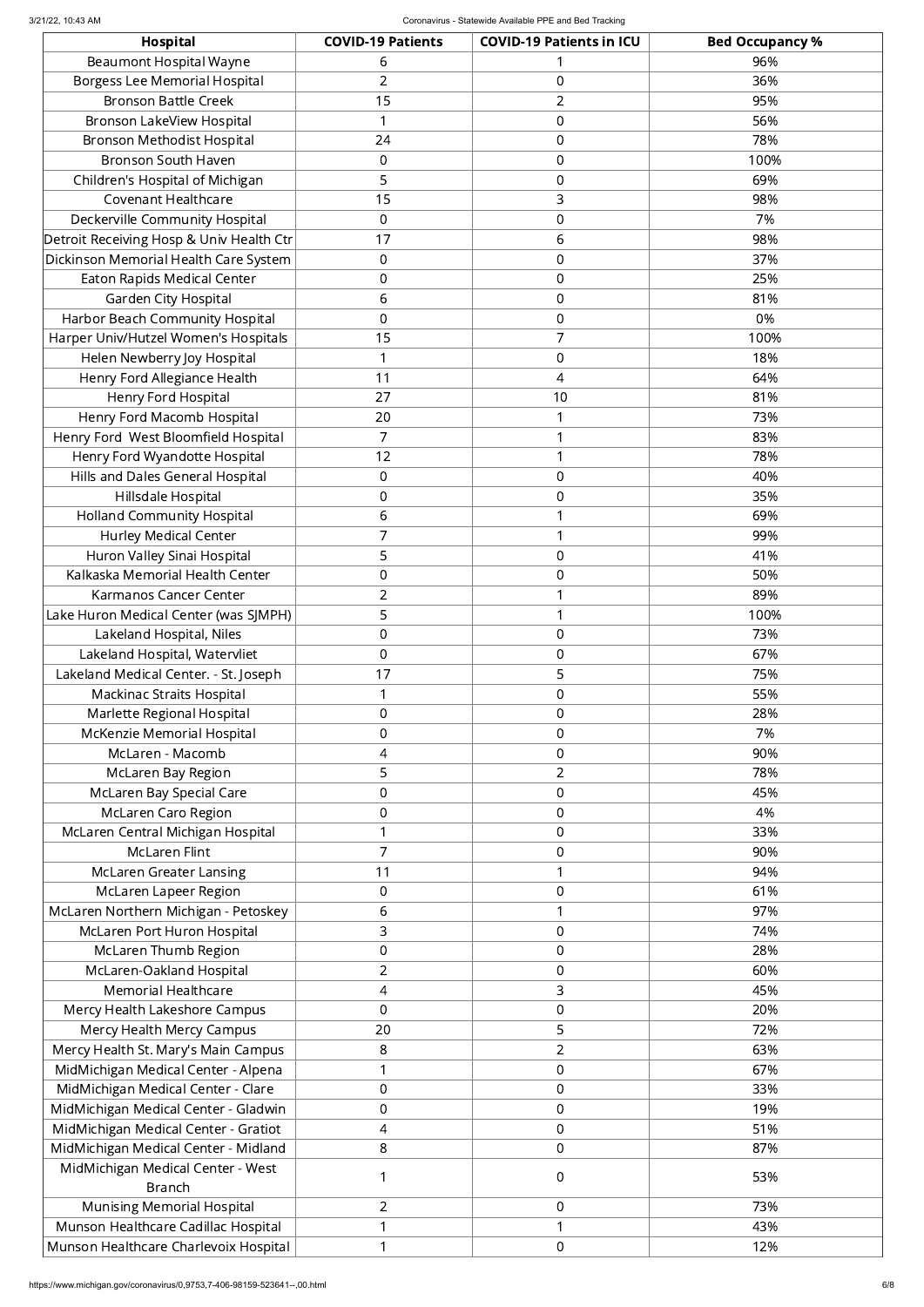| Hospital                                | <b>COVID-19 Patients</b> | <b>COVID-19 Patients in ICU</b> | <b>Bed Occupancy %</b> |
|-----------------------------------------|--------------------------|---------------------------------|------------------------|
| Munson Healthcare Grayling Hospital     | 2                        |                                 | 51%                    |
| Munson Healthcare Manistee Hospital     | 0                        | 0                               | 23%                    |
| <b>Munson Medical Center</b>            | 24                       | 10                              | 75%                    |
| North Ottawa Community Hosp             | 0                        | 0                               | 31%                    |
| Oaklawn Hospital                        | $\mathbf 0$              | 0                               | 49%                    |
| OSF St. Francis Hospital                | 3                        | $\overline{2}$                  | 50%                    |
| <b>Otsego Memorial Hospital</b>         | 3                        | 1                               | 41%                    |
| Paul Oliver Memorial Hospital           | $\boldsymbol{0}$         | $\boldsymbol{0}$                | 25%                    |
| Pontiac General Hospital                | $\mathbf 0$              | 0                               | 46%                    |
| ProMedica Coldwater Regional Hospital   | 4                        | 0                               | 84%                    |
| ProMedica CV Hickman Hospital           | 3                        | 0                               | 58%                    |
| Promedica Monroe Regional Hospital      | 5                        | $\overline{2}$                  | 87%                    |
| <b>Scheurer Hospital</b>                | $\mathbf 0$              | 0                               | 18%                    |
| <b>Schoolcraft Memorial Hospital</b>    | $\mathbf 0$              | 0                               | 25%                    |
| <b>Sheridan Community Hospital</b>      | 3                        | 0                               | 40%                    |
| Sinai-Grace Hospital                    | 20                       | $\overline{2}$                  | 67%                    |
| <b>Sparrow Carson City Hospital</b>     | 1                        | 0                               | 11%                    |
| <b>Sparrow Clinton Hospital</b>         | $\mathbf 0$              | 0                               | 55%                    |
| <b>Sparrow Eaton</b>                    |                          | 0                               | 63%                    |
| <b>Sparrow Hospital</b>                 | 39                       | 3                               | 98%                    |
| Sparrow Ionia Hospital                  | $\mathbf 0$              | 0                               | 40%                    |
| Spectrum Health - Big Rapids Hospital   | $\overline{2}$           | 0                               | 50%                    |
| Spectrum Health - Blodgett Hospital     | 15                       | 3                               | 82%                    |
| Spectrum Health - Butterworth Hospital  | 39                       | 7                               | 89%                    |
| Spectrum Health - Ludington Hospital    | 3                        | 1                               | 56%                    |
| Spectrum Health - Pennock Hospital      | $\mathbf 0$              | 0                               | 26%                    |
| Spectrum Health Gerber Memorial         | 1                        | 0                               | 77%                    |
| Spectrum Health United Hospital         | $\overline{2}$           | 0                               | 67%                    |
| Spectrum Health Zeeland Hospital        | 5                        | $\overline{2}$                  | 46%                    |
| Spectrum Helen DeVos Children's         | 4                        | $\boldsymbol{0}$                | 79%                    |
| Hospital                                |                          |                                 |                        |
| St. Joseph Mercy Chelsea                | $\overline{2}$           | 0                               | 100%                   |
| St. Joseph Mercy Hospital               | 16                       | 4                               | 99%                    |
| St. Joseph Mercy Livingston Hospital    | $\overline{2}$           | $\boldsymbol{0}$                | 81%                    |
| St. Joseph Mercy Oakland                | 10                       | $\overline{2}$                  | 74%                    |
| St. Mary Mercy Hospital                 | 6                        | $\boldsymbol{0}$                | 74%                    |
| <b>Straith Hospital</b>                 | $\mathbf 0$              | 0                               | 29%                    |
| <b>Sturgis Hospital</b>                 | $\mathbf 0$              | $\mathbf 0$                     | 90%                    |
| <b>Three Rivers Health</b>              | $\overline{0}$           | $\mathbf 0$                     | 48%                    |
| University of MI Hospitals & Health Ctr | 48                       | 11                              | 88%                    |
| University of Michigan Health - West    | $\overline{2}$           | 0                               | 69%                    |
| UP Health System - Marquette            | 4                        | $\overline{2}$                  | 80%                    |
| UP Health System - Portage              | $\boldsymbol{0}$         | $\boldsymbol{0}$                | 39%                    |
| UP Health System-Bell                   | $\mathbf 1$              | $\boldsymbol{0}$                | 32%                    |
| War Memorial Hospital                   | $\overline{2}$           | 1                               | 69%                    |
| <b>Grand Total</b>                      | 709                      | 131                             | 76%                    |

Bed Occupancy - The percentage of staffed inpatient beds occupied by any patient regardless of COVID-19 status. This includes surge or overflow beds.Data Dictionary:Tableau Dashboard of Health [System/Hospital](https://public.tableau.com/profile/mhapublic#!/vizhome/COVIDPublicDashboard/PleaseRead) DataThe data reflects the status in short term acute care community hospitals 24 hours prior to the time that the data was posted to this website. General Information: This information has been compiled by the Michigan Health & Hospital Association (MHA) on behalf of the Michigan Department of Health & Human Services (MDHHS). The data is from the state of Michigan's EMResource data system. Hospitals are required to enter data into EMResource.

PPE Days on Hand - This is based on a number of factors including the amount of PPE, the number of COVID-19 patients, beds, industry standard usage and conservation techniques.

COVID-19 Patients - Confirmed positive patients, as well as patients who are suspected of having COVID-19. This includes COVID-19 patients in the ICU.

COVID-19 Patients in ICU - Confirmed positive patients and suspected patients in intensive care unit (ICU).

## Navigation: